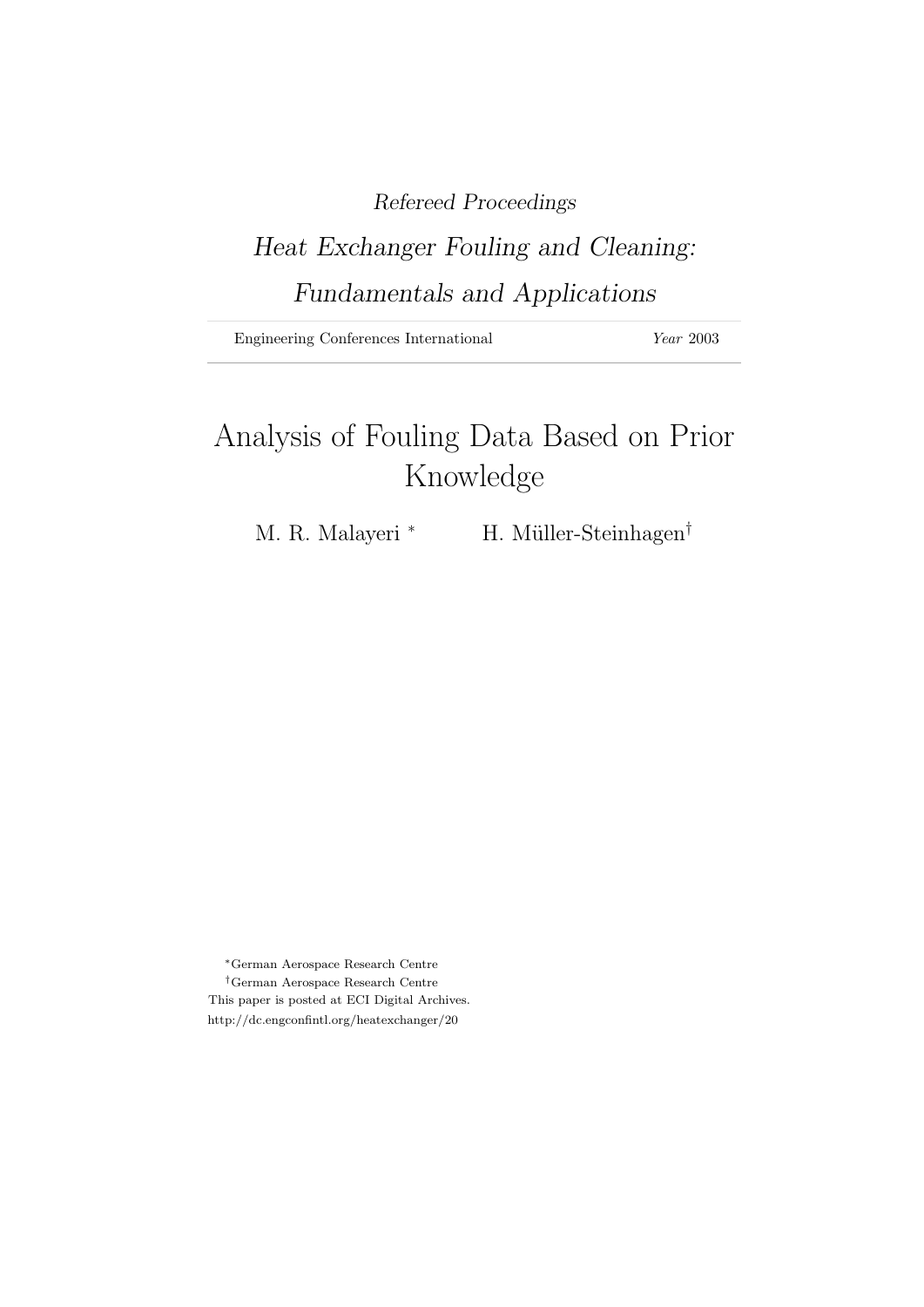# **ANALYSIS OF FOULING DATA BASED ON PRIOR KNOWLEDGE**

EXTENDED ABSTRACT

#### **M.R. Malayeri and H. Müller-Steinhagen**

Institute for Technical Thermodynamics, German Aerospace Research Centre, Stuttgart, Germany

### **INTRODUCTION**

Conventional regression methods are generally unable to analyse extremely complicated processes involving a considerable number of independent variables with poorly understood interaction. These methods use a defined equation for which the parameters of this equation have to be determined. It is however questionable whether any arbitrarily chosen equation is the best. This study aims to implement the powerful neural network architecture for a comprehensive data bank. The HTRI data bank contains a large and unique set of experimental data for cooling water fouling. Only a selection of the data bank is being used at the present time, due to the large number of independent variables investigated in this experimental study.

Malayeri and Müller-Steinhagen (2001) presented the use of Neural Network Analysis for the prediction of fouling behaviour under subcooled flow boiling. They reported the advantages and disadvantages of the neural network architecture when the technique is applied to fouling data. It has been shown that the predictability of the network is promising when dominant variables are known and also adequate data are presented to the network.

#### **NEURAL NETWORK APPLICATION**

Neural networks have recently become the focus of much attention, largely because of their capability to handle complicated and non-linear systems. Neural networks are basically unsupervised methods because they can synthesise without detailed knowledge of the underlying process. This is certainly a benefit for modelling phenomena such as fouling in which the behaviour of the dominant variables is not firmly established. The method can also be used for processing very substantial data-sets, which is difficult to handle in conventional approaches. No fundamental study has been found in the open literature which attempts to analyse and correlate fouling data with a Neural Network. In this study, the well-established radial basis function neural network architecture is investigated. More backgrounds about this network have been reported elsewhere (Malayeri *et al*, 2003).

The first step in the analysis is to recognise the variables involved in the process. This assessment is then used as "*prior knowledge*" in training the neural network. Attempts were subsequently made to utilise the artificial neural network for generating improved fouling models for heat exchanger design. The ultimate goal is to present the

inputs to the network in terms of non-dimensional groups as it is highly recommended by HTRI (1987) for characterising fouling and removal mechanisms in cooling water service. Furthermore, the neural network for a specific data set can be used to interpolate within the range of data or permit careful extrapolations. The established network algorithm can be easily used by design engineers, once satisfactory convergence and results have been achieved. This capability will have to be assessed by a parametric study.

#### **RESULTS AND DISCUSSION**

Fig. 1 shows the comparison of the experimental data and those predicted by HTRI model (1987) for estimation of the asymptotic cooling water fouling resistance. The comparison exhibits a mean average error of 38%. It should be pointed out that the comparison is based on early HTRI results (1987). However, latter efforts have improved the predictability of the model (HTRI report, F-8, 1999). Fig. 2 exhibits the relative error as a function of liquid velocity of the working fluid. It is evident that the error is lower above a velocity of 0.5 m/s. This is because the curve-fitting was mainly based on this region where most data are accumulated. Nevertheless the validity of the model deteriorates below 0.5 m/s due to the lack of sufficient experimental data. Therefore the selection of input and output variables and of the data set for training must be done carefully, to cover the whole range of variables.

In this study 87 HTRI fouling runs are used. They were obtained for hard water with 17 different water qualities and for forced convective heat transfer. The experimental data points are divided into two parts, the training and generalisation phases respectively. In the training phase, 51 experimental data points are presented to the network. The remaining 36 experimental data points are used for the generalisation phase. In order to correlate the above data, the radial basis function neural network architecture is investigated. Three dimensionless input groups (Re, (-E/RT<sub>s</sub>), (θ, dimensionless time),  $\Omega$  (water quality)) are defined as inputs to the network and one output which is the fouling rate. All previous HTRI fouling models were based on these parameters. Fig. 3 shows the comparison between the experimental and predicted fouling resistances for the data used in the training phase. The resulting neural network predicts the fouling resistance with an overall average relative error of about 15%.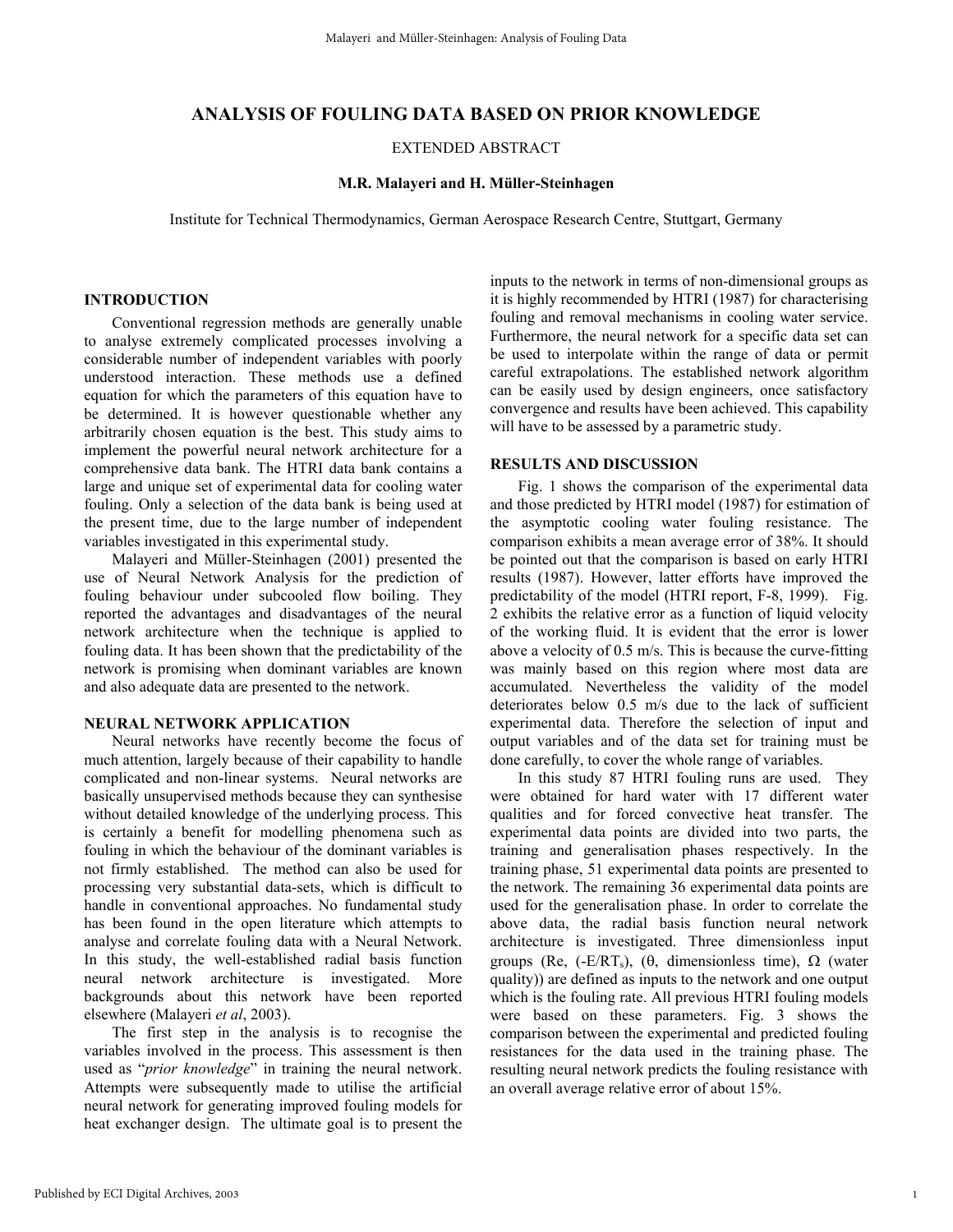## **CONCLUSIONS**

A data bank is used which includes 87 fouling runs divided into two phases, the training and generalisation phases respectively. Filtration of imprecise and noisy data was essential to prevent any impact on the training phase. Many fouling data exhibit such behaviour particularly in the induction period. The second phase is the generalisation where the network is subjected to those data that have not been used before. The resulting network predicts the fouling resistance with an error of 15% compared to 38% (conventional HTRI model). The work will continue to discern the feasibility of more accurate relationships in form of non-dimensional groups.

### **NOMENCLATURES**

- E energy of deposition, J/gmol
- $F_v$  velocity function, -
- R gas constant, J/gmol.K
- Re Reynolds number, -
- $T_s$  temperature,  $K$
- θ dimensionless time, -
- $\Omega$  water quality, -

#### **References**

HTRI report no. F-1, 1987, The effect of corrosion inhibitors on the fouling characteristics of cooling tower water.

HTRI report no. F-8, 1999.

 Malayeri, M.R., and Müller-Steinhagen, H., 2001, Neural network analysis of heat transfer fouling data, The 4th UnitedEngineering Foundation Conference on *Heat Exchanger Fouling: Fundamental Approaches & Technical Solutions*, Davos, Switzerland, pp. 145-150.

Malayeri, M.R., H. Müller-Steinhagen, J.M. Smith, 2003, Neural network analysis of void fraction in air/water twophase flows at elevated temperatures, *Chem. Eng. & Processing*, Vol. 42, No. 8/9, pp. 587-597. , USA.



**Fig. 1** Experimental vs HTRI model (1987) prediction of asymptotic cooling water fouling resistance (Mean average error of 38%).